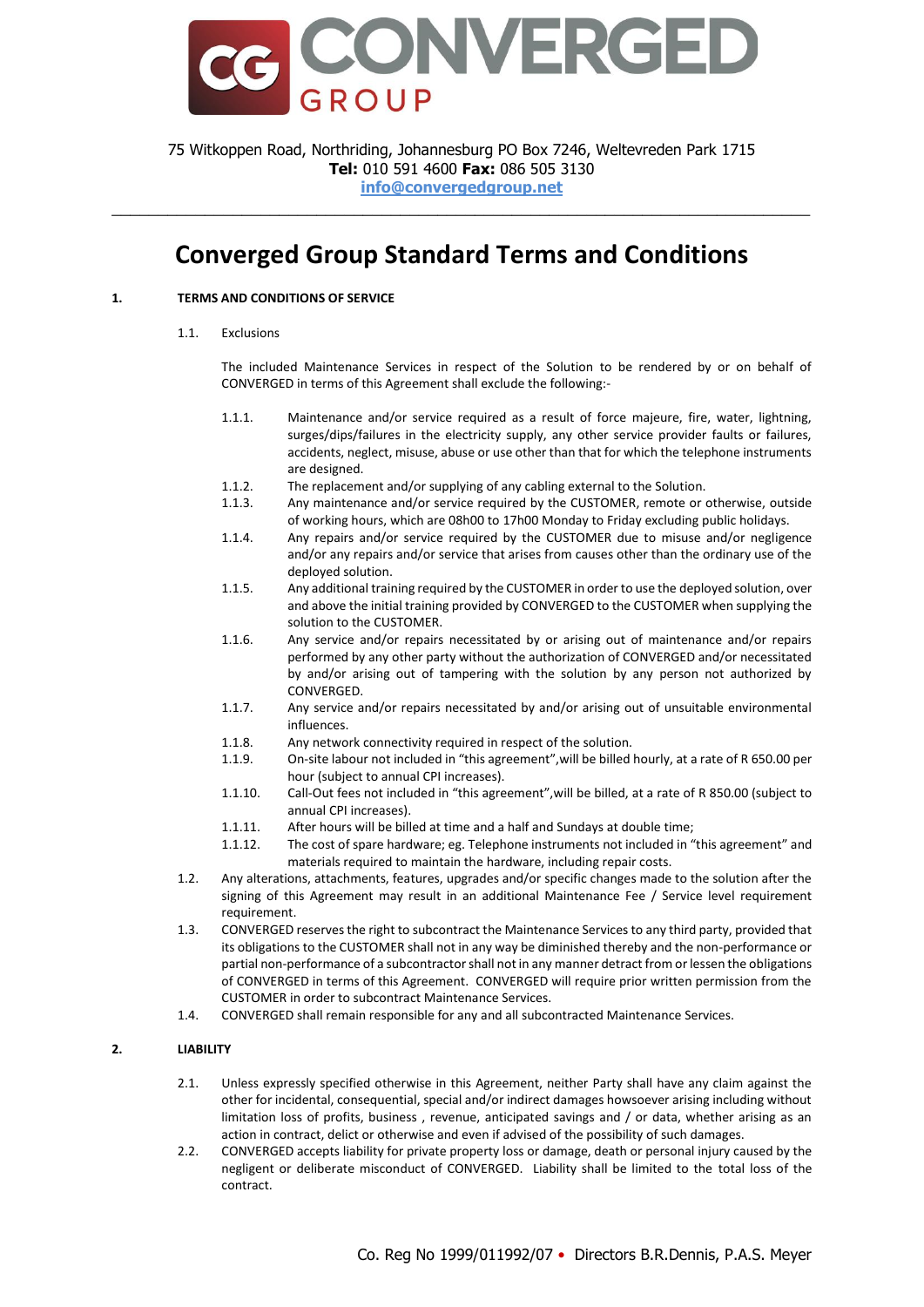

### **info@convergedgroup.net** \_\_\_\_\_\_\_\_\_\_\_\_\_\_\_\_\_\_\_\_\_\_\_\_\_\_\_\_\_\_\_\_\_\_\_\_\_\_\_\_\_\_\_\_\_\_\_\_\_\_\_\_\_\_\_\_\_\_\_\_\_\_\_\_\_\_\_\_\_\_\_\_\_\_\_

2.3. CONVERGED will not be liable to the CUSTOMER for:

6.3.1 loss resulting from any defect or deficiency in the Solution or Services which CONVERGED have remedied in accordance with the terms of this Agreement;

6.3.2 loss which could have been avoided by CUSTOMER had CUSTOMER followed CONVERGED's reasonable advice and instructions; and/or

6.3.3 loss which arises as a consequence of CONVERGED using CUSTOMER provided or specified materials or instructions.

- 2.4. CONVERGED shall not be under any obligation to maintain the Software in the event of the CUSTOMER not complying with any of the obligations placed upon it in terms hereof. Furthermore CONVERGED shall not be under any obligation to provide maintenance in respect of the Software in the event that critical and/or mandatory Software is not adopted by the CUSTOMER.
- 2.5. A party hereto shall not be responsible and/or liable for any delay or non-performance of its obligations under this Agreement caused by or resulting from:
	- 2.5.1. major accident, fire or flood;
	- 2.5.2. sabotage or any officially declared state of emergency;
	- 2.5.3. embargos, boycotts, strikes or lock-outs;
	- 2.5.4. restrictions imposed by any government or governmental authority; and/or
	- 2.5.5. without derogating from or limiting any of the foregoing, any other cause that arose as a result of a Force Majeure Event, as defined, or nature beyond the reasonable control of the Parties which prevents performance in terms of this Agreement.
- 2.6. The CUSTOMER acknowledges that CONVERGED is a service provider that operates and manages the network and the functioning, operation, regulation and coverage area of the network and certain related services provided to the CUSTOMER, in terms of this Agreement hereto.
- 2.7. The CUSTOMER shall have no claim of whatsoever nature and howsoever rising against CONVERGED or to withhold payment of any monies due in terms hereof should any of the networks temporarily or otherwise fail, malfunction, provide no or poor coverage or should any of the services or facilities provided by any network operator or CONVERGED be temporarily unavailable, unless caused as a result of the gross negligence or willful misconduct on the part of CONVERGED.
- 2.8. The CUSTOMER shall not be entitled to set-off or deduct any monies in respect of temporarily unavailable services and other services.
- 2.9. CONVERGED shall be entitled by mutual Agreement, to suspend, cancel, vary or terminate this Agreement or any part thereof, provided that the CUSTOMER is provided with thirty (30) day prior written notice, as provided in terms of this Agreement, without CONVERGED incurring any liability whatsoever in the event of non-availability of the service or if any Agreement giving CONVERGED the right to render the service, or any part thereof, or giving CONVERGED access to anything relating to the service, is suspended, cancelled, varied or terminated.

#### **3. CHARGES AND PAYMENTS**

The CUSTOMER shall pay to CONVERGED:

- 3.1 Upon commencement hereof, the initial installation and set-up charge and any other introductory or commencement charges as a deposit.
- 3.2 Monthly in advance, the monthly subscription charges; including Connectivity and Hosting Fees.
- 3.3 Monthly in arrears, or as and when billing is passed on by the network operator, the total usage charges and/or generated by the CUSTOMER in conjunction with each billing period and any other charges payable in respect of the services requested by the CUSTOMER or other charges levied by CONVERGED from time to time.
- 3.4 Value Added Tax at the applicable rate on all VAT charges and services. All charges, unless otherwise stated exclude Value Added Tax.
- 3.5 The CUSTOMER agrees; that with reasonable notice and client consent, CONVERGED shall be entitled from time to time to increase or vary the charges payable by the CUSTOMER to CONVERGED for the services. CONVERGED shall give the CUSTOMER reasonable prior notice of any such increase or variation.
- 3.6 CONVERGED's monthly statement of charges shall be prima facie proof of the amounts owed by the CUSTOMER to CONVERGED in terms hereof and of the other facts stated therein and should the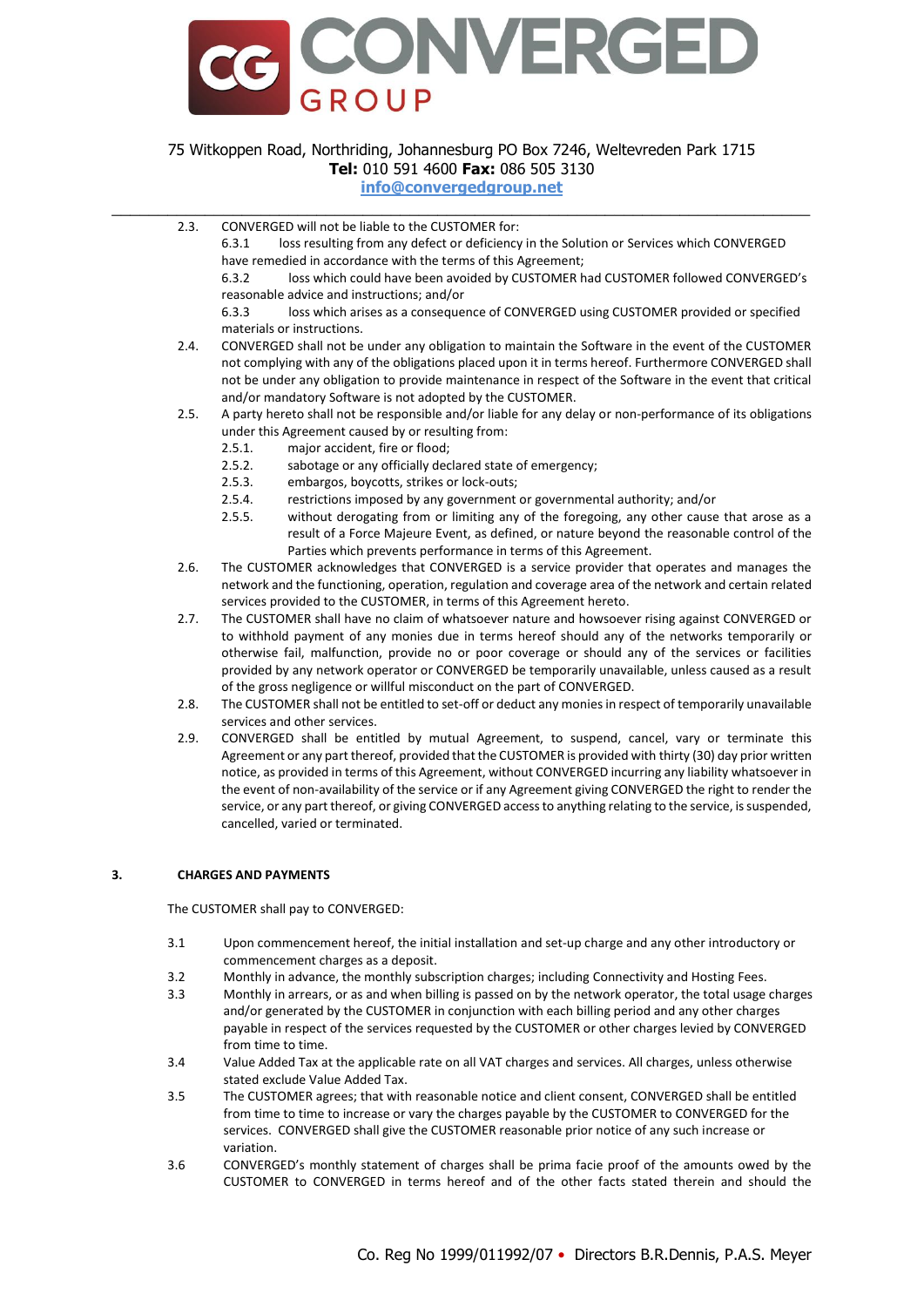

### **info@convergedgroup.net** \_\_\_\_\_\_\_\_\_\_\_\_\_\_\_\_\_\_\_\_\_\_\_\_\_\_\_\_\_\_\_\_\_\_\_\_\_\_\_\_\_\_\_\_\_\_\_\_\_\_\_\_\_\_\_\_\_\_\_\_\_\_\_\_\_\_\_\_\_\_\_\_\_\_\_

CUSTOMER dispute the number, duration or amount charged in respect of any services rendered by CONVERGED, then the CUSTOMER shall bear the onus of proving that CONVERGED statement is incorrect in such a respect.

- 3.7 CONVERGED decision to grant credit facilities to the CUSTOMER and the nature and extent thereof is at the sole discretion of Converged Telecoms Pty Ltd.
- 3.8 The CUSTOMER agrees that payment shall only have been made to Converged when the monies remitted by the CUSTOMER have been received into Converged bank account.
- 3.9 All payments must be affected as per signed credit application. CUSTOMER is liable for payment fourteen (14) days from date of invoice. Non-receipt of invoices by the CUSTOMER will not be considered as a valid basis for late or non-payment.
- 3.10 All arrear payments shall attract interest at the rate of 2% (two per centum) per annum above the prime lending rate of Standard Bank as it may be from time to time, calculated from due date to date of payment.
- 3.11 Should the CUSTOMER default on payment terms as per signed credit application. CONVERGED reserves the right to suspend deliveries and services as well as reserves the right to withdraw or decrease any credit facilities at any time without prior notice.
- 3.12 CUSTOMERS will automatically be handed over to Credit Guarantee in the event payment is not received within 45 (forty five) days of due date.
- 3.13 The CUSTOMER shall not be entitled to change the method of payment or cancel any value added services as detailed below hereof for the duration of this agreement and in addition to any payment method agreed to by the CUSTOMER without a written request.
- 3.14 The CUSTOMER agrees and acknowledges that a certificate given under the hand of a financial manager or controller of CONVERGED whose status and authority need not be proved shall be considered prima facie proof of the amount due and shall entitle CONVERGED to apply for judgement against the CUSTOMER and to obtain summary judgement or provisional sentence, as the case may be.

### **4. THE CUSTOMER'S UNDERTAKINGS**

#### The CUSTOMER agrees:-

- 4.1. To provide access at all times during normal working hours to any authorized representative of CONVERGED for any purpose relating to this Agreement.
- 4.2. To report all service requests through the designated CONVERGED Help Desk and/or other such designated point of contact of CONVERGED.
- 4.3. To provide details of a minimum of 2 (TWO) persons as principal "System Managers" for the solution if required, with CONVERGED to provide initial training to such System Managers in respect of their use of the solution and its functionality; provided that should the CUSTOMER require their "System Managers" to undergo further training on the Solution and/or should further training be required as a result of new System Managers being appointed, CONVERGED shall be entitled to charge for such further training separately. The CUSTOMER shall notify CONVERGED in writing of any changes in "System Managers".
- 4.4. To use all equipment strictly in accordance with the user manual/s relating thereto and the training (if any) provided by CONVERGED in respect thereof.
- 4.5. That in respect of any work carried out by and/or on behalf of CONVERGED in respect of the Solution in circumstances not covered by the Maintenance Fee, additional fees and work shall be agreed to in writing between both parties. Thereafter the CUSTOMER shall be liable to CONVERGED that the then applicable time and materials rate charged by CONVERGED in respect thereof.

#### 5. **CONVERGED'S UNDERTAKINGS**

#### CONVERGED agrees:-

5.1. By mutual Agreement between the Parties, CUSTOMER will be entitled to cede and/or assign its rights and/or obligations under this Agreement to any of its affiliated companies, provided it gives 30 (thirty) days written notice thereof to CONVERGED, provided that such assignment or cession shall not affect the rights of the CONVERGED in terms of this Agreement.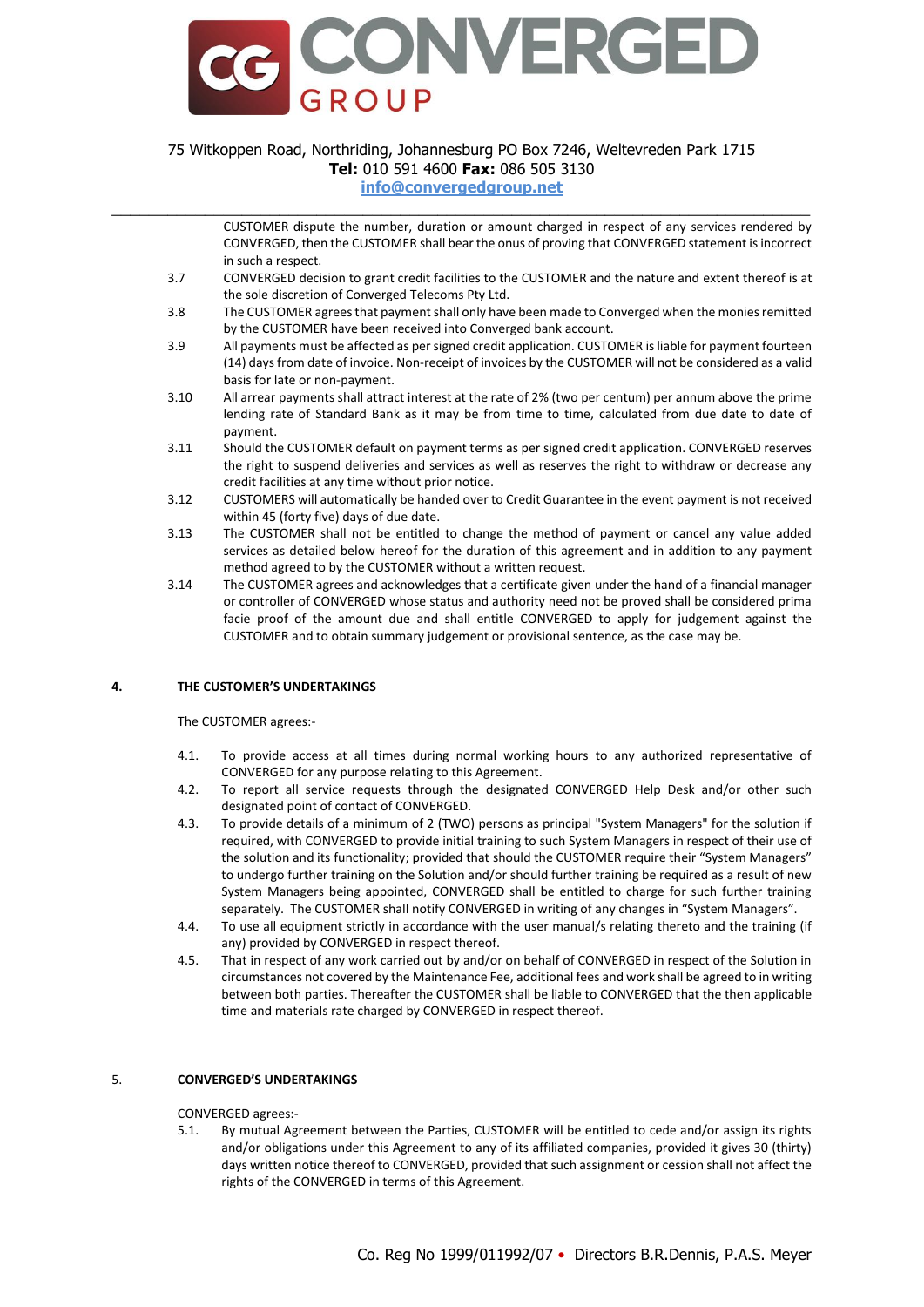

**info@convergedgroup.net** \_\_\_\_\_\_\_\_\_\_\_\_\_\_\_\_\_\_\_\_\_\_\_\_\_\_\_\_\_\_\_\_\_\_\_\_\_\_\_\_\_\_\_\_\_\_\_\_\_\_\_\_\_\_\_\_\_\_\_\_\_\_\_\_\_\_\_\_\_\_\_\_\_\_\_

- 5.2. CONVERGED shall keep any technical data and information received from the CUSTOMER strictly confidential and shall take reasonable measures lawfully available to prevent any person employed by it or its agents or subcontractors engaged by it or any other person within its control from disclosing or furnishing or using any confidential information to which it becomes privy.
- 5.3. COMPLIANCE WITH THE PROTECTION OF PERSONAL INFORMATION ACT 4 OF 2013
	- 9.3.1 Converged (any reference to Converged includes its affiliates and subsidiaries, as defined in terms of the Companies Act, 2008) will comply at all times with the Protection of Personal Information Act, No 4 of 2013 ("POPI"). In addition, Converged will take all reasonable steps To ensure its agents and sub-contractors comply with POPI, in particular where the agents or subcontractors are processing Personal Information in terms of this Agreement.
	- 9.3.2 Personal Information bears the meaning accorded to it in POPI.
	- 9.3.3 Converged specifically acknowledges that POPI has been incorporated in Converged's business model, systems and operating procedures. In this regard, Converged undertakes to adhere to and apply the conditions contained in POPI at all times and specifically in respect of the services provided to CUSTOMER.

9.3.4 Where Personal Information of CUSTOMER, its employees or its clients is supplied or disclosed to Converged, then Converged will:

- 9.3.4.1 ensure that such Personal Information is only used for purposes authorised by CUSTOMER and in terms of this Agreement;
- 9.3.4.2 notify CUSTOMER of any request it receives from 3<sup>rd</sup> (third) parties for access to or changes to the Personal Information
- 9.3.4.3 other than as contemplated by this Agreement, not transfer the Personal Information in any manner to any 3rd (third) party not authorised in writing by CUSTOMER;
- 9.3.4.4 only hold and process the Personal Information after having taken appropriate and All reasonable technical and organisational security measures to guard against unauthorised or unlawful processing of the Personal Information and will guard against accidental loss, unauthorised access, unauthorised processing and destruction of or damage to, that Personal Information;
- 9.3.4.5 provide a level of security appropriate to the harm that might result from any unauthorised or unlawful processing or accidental loss, destruction or damage to the Personal Information and also to the nature of the Personal Information being protected and in the event of breach, notify CUSTOMER within 1 (one) Business Day of identifying the breach;
- 9.3.4.6 ensure, if required, the necessary audit procedures are in place to deal with the requirements of POPI and this clause;
- 9.3.4.7 ensure its staff undergo the necessary awareness and training programmes to Ensure Converged's obligations in terms of POPI and this clause are met; and
- 9.3.4.8 implement any other measures and procedures to ensure that Converged's obligations in terms of this clause and POPI are met.
- 9.3.5 Converged will indemnify CUSTOMER against any and all direct losses, costs, demands, claims, liabilities and expenses (including legal expenses) incurred or suffered by CUSTOMER as a result of or in connection with any breach of these provisions by Converged.
- 9.3.6 Converged undertakes to advise CUSTOMER as soon as reasonably possible of the POPI Information Regulator investigating Converged or ruling against Converged pertaining to Converged's contravention or failure to act in terms of POPI.
- 9.3.7 Converged may not send Personal Information outside the borders of the Republic of South Africa without the prior written authorisation of CUSTOMER.
- 9.3.8 Converged undertakes on an annual basis to provide CUSTOMER with information in a format prescribed by CUSTOMER to satisfy CUSTOMER that Converged is complying with POPI.
- 9.3.9 On the reasonable request of CUSTOMER, Converged agrees to provide access to its premises for the purposes of an inspection in order to verify compliance with Converged's
	- obligations in terms of POPI and this clause.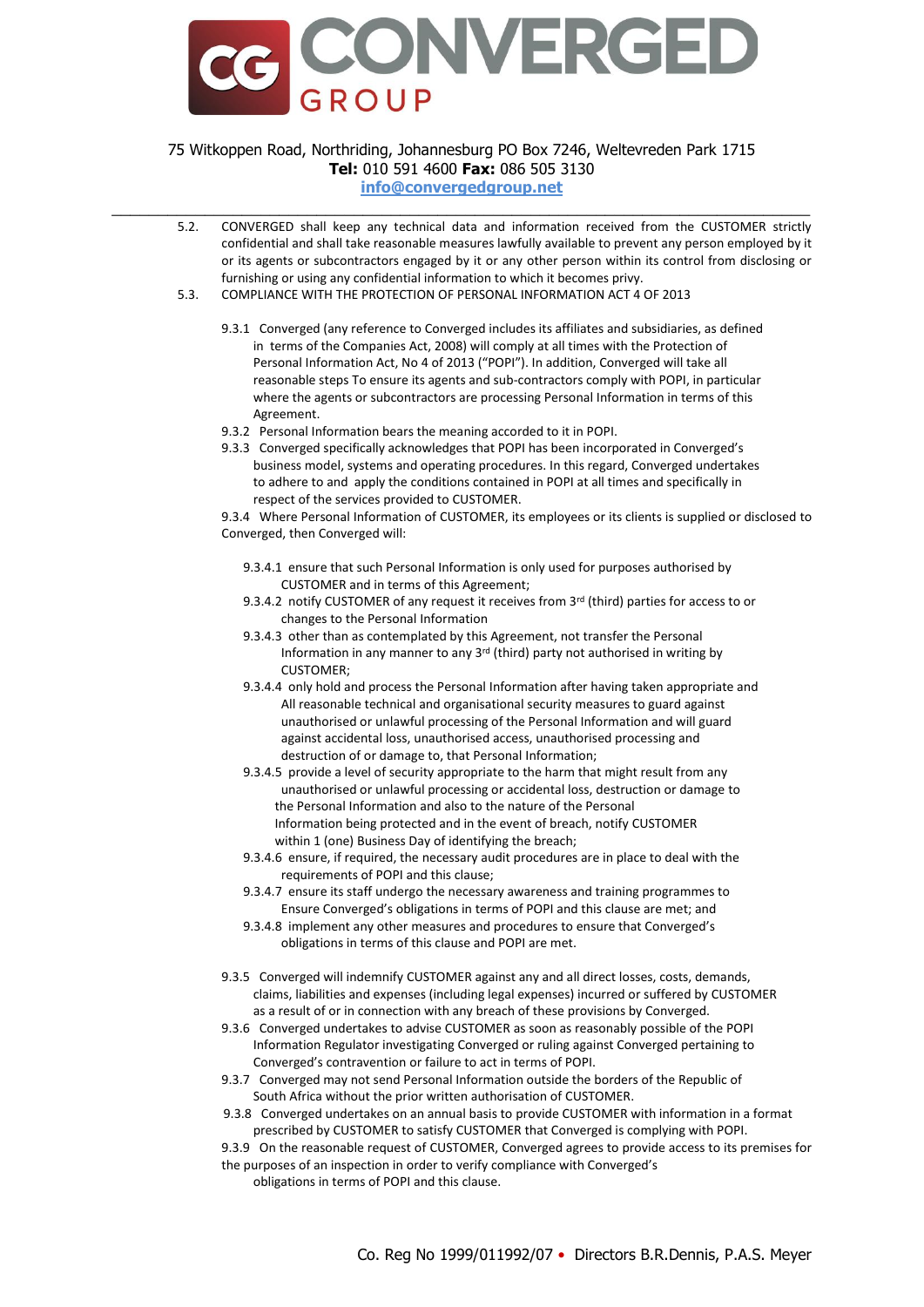

**info@convergedgroup.net** \_\_\_\_\_\_\_\_\_\_\_\_\_\_\_\_\_\_\_\_\_\_\_\_\_\_\_\_\_\_\_\_\_\_\_\_\_\_\_\_\_\_\_\_\_\_\_\_\_\_\_\_\_\_\_\_\_\_\_\_\_\_\_\_\_\_\_\_\_\_\_\_\_\_\_

### **6. BREACH AND TERMINATION**

- 6.1. In the event of any Party to this Agreement (the "Defaulting Party") failing to comply with its obligations in terms of this Agreement and remaining in such breach for a period of fifteen (15) days after written notice requiring it to remedy such a breach has been served on it by or on behalf of the other Party hereto (the "Aggrieved Party"), then and in that event (and without derogating from any other remedy which the Aggrieved Party may lawfully have), the Aggrieved Party shall be entitled to:
	- 6.1.1. Cancel this Agreement forthwith; or
	- 6.1.2. Institute action for the specific performance of the terms of this Agreement;

In both instances without prejudice to its right to claim damages in accordance with the terms of this Agreement.

- 6.2. Further to the above, either Party may terminate this Agreement upon written notice to the other party upon the occurrence of any of the following:
	- 6.2.1. proceedings are started for the other party's winding-up, dissolution or reorganization (otherwise than while solvent and for the purpose of a bona fide reconstruction or amalgamation) or for the appointment of a receiver, trustee or similar officer of any or all of the other party's revenue or assets; or
	- 6.2.2. the other Party ceases to carry on business or suffers any execution or distress over a material part of its assets; or
	- 6.2.3. the other party becomes bankrupt or insolvent or files any application, petition or action for relief under any bankruptcy, insolvency or moratorium law; or
	- 6.2.4. the other Party admits in writing its inability to pay its debts or is unable to pay its debts as they fall due; or
	- 6.2.5. the other Party suffers any similar event of insolvency or bankruptcy under the terms of the jurisdiction of its domicile; or
	- 6.2.6. an application is made for an administration (or similar) order to be made in respect of the other Party;
	- 6.2.7. the other party suspends or threatens to suspend its operations.

### **7. GENERAL**

- 7.1. No indulgence which either party may allow or at any time whatsoever grant to the other Party in regard to the carrying out of any of the terms and conditions of this Agreement shall constitute a waiver of or prejudice such Party's rights in terms of this Agreement.
- 7.2. This Agreement shall be subject to and interpreted in accordance with the provisions of the laws of the Republic of South Africa.
- 7.3. The Parties hereto consent to the jurisdiction of the Magistrates' Court in respect of legal proceedings arising out of this Agreement.
- 7.4. The defaulting Party shall be liable for all legal costs (including attorney and own client costs and collection commission) incurred by the aggrieved Party in enforcing any of its rights in terms of this Agreement.
- 7.5. This Agreement replaces all negotiations, arrangements (whether oral or in writing) as well as any other communications between the parties which preceded the conclusion of this Agreement.
- 7.6. No alternation or variation of this Agreement shall be of any force or effect unless it is recorded in writing and signed by both Parties by their respective authorized signatories.
- 7.7. This Agreement constitutes the entire Agreement between the Parties in respect of the subject matter hereof. The CUSTOMER confirms that, save as is recorded herein, no representations or warranties of any nature have been made by CONVERGED to it.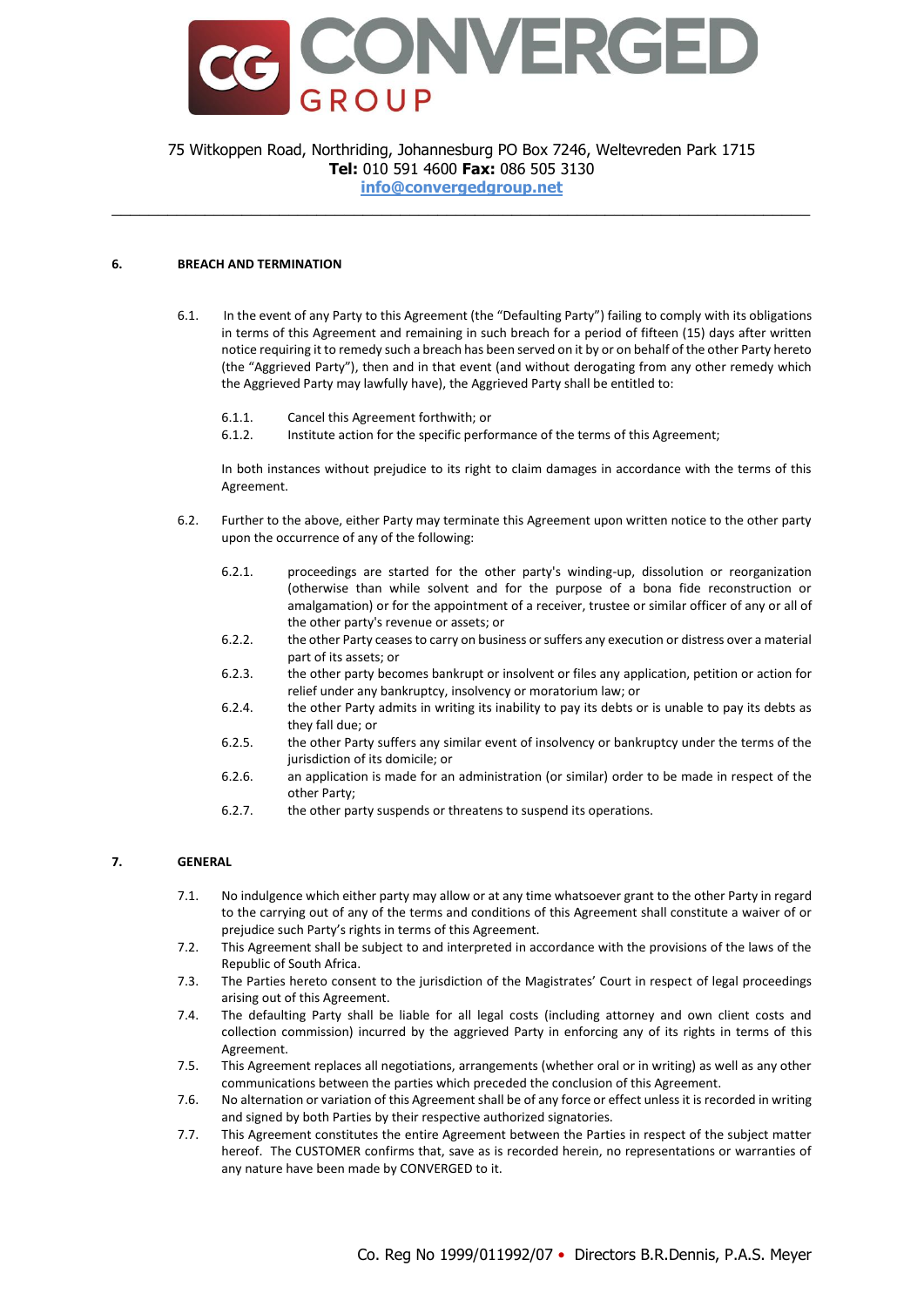

**info@convergedgroup.net** \_\_\_\_\_\_\_\_\_\_\_\_\_\_\_\_\_\_\_\_\_\_\_\_\_\_\_\_\_\_\_\_\_\_\_\_\_\_\_\_\_\_\_\_\_\_\_\_\_\_\_\_\_\_\_\_\_\_\_\_\_\_\_\_\_\_\_\_\_\_\_\_\_\_\_

- 7.8. Should CONVERGED instruct an attorney to collect any overdue amount, the CUSTOMER shall be liable to pay all legal costs, collection fees and other legal charges incurred by CONVERGED in the collection of such overdue amounts.
- 7.9. A certificate signed by any Director and/or Manager of CONVERGED, whose designation and appointment need not be proved, shall be prima facie proof of the quantum of the CUSTOMER's indebtedness to CONVERGED, the rate of interest payable thereon and the date from which such interest is calculated, and shall be sufficient to enable CONVERGED to obtain Default and/or Summary Judgment against the CUSTOMER and any Court having jurisdiction in terms hereof.

### **8. DOMICILIA & NOTICES**

8.1. The Parties hereto choose as their respective domicilium citandi et executandi addresses for all purposes arising out of and/or connected with this Agreement, their respective addresses specified hereunder:

|                  | <b>CONVERGED:</b> Converged House |  |
|------------------|-----------------------------------|--|
|                  | 75 Witkoppen Road                 |  |
|                  | Northriding                       |  |
|                  | Randburg                          |  |
|                  |                                   |  |
|                  |                                   |  |
| <b>CUSTOMER:</b> |                                   |  |
|                  |                                   |  |
|                  |                                   |  |

8.2. Any notice required or permitted to be given in terms of this Agreement shall be valid and effective only if given in writing.

\_\_\_\_\_\_\_\_\_\_\_\_\_\_\_\_\_\_\_\_\_\_

- 8.3. Any Party hereto may by notice to the other Party change his domicilium citandi et executandi to another physical address in the Republic of South Africa, which change will become effective on the 7th (seventh) day after the receipt of the notice.
- 8.4. Any notice may be delivered by hand or email and if delivered by hand shall be deemed received on date of actual delivery and if delivered by email shall be deemed received when successfully dispatched.
- 8.5. Notwithstanding anything to the contrary herein contained, a written notice or communication actually received by a Party shall be adequate written notice or communication to it, notwithstanding that such notice was not sent to or delivered at the chosen domicilium citandi et executandi of the Party receiving such notice.

#### **9. MAINTENANCE SERVICE CONTRACT**

- 13.1 All Managed services supplied by "CONVERGED" come standard with a limited level of support at no extra cost to the "CUSTOMER";
- 13.2 Free support is limited to hardware or device failure, software corruption and all matters deemed to be related to the malfunctioning of the solution supplied;
- 13.3 All remote support is included at no additional charge;
- 13.4 Any support resulting out of negligence or misuse of the equipment supplied will be billed for at standard call-out and labour rates;
- 13.5 No moves & changes or design modifications of any nature are included in the free remote support, they will be billed for at standard call-out labour rates;
- 13.6 Chargeable services are as per clause 6.1.9 and 6.1.10;
- 13.7 Onsite PBX remote services are dependent on fully reliable VPN access.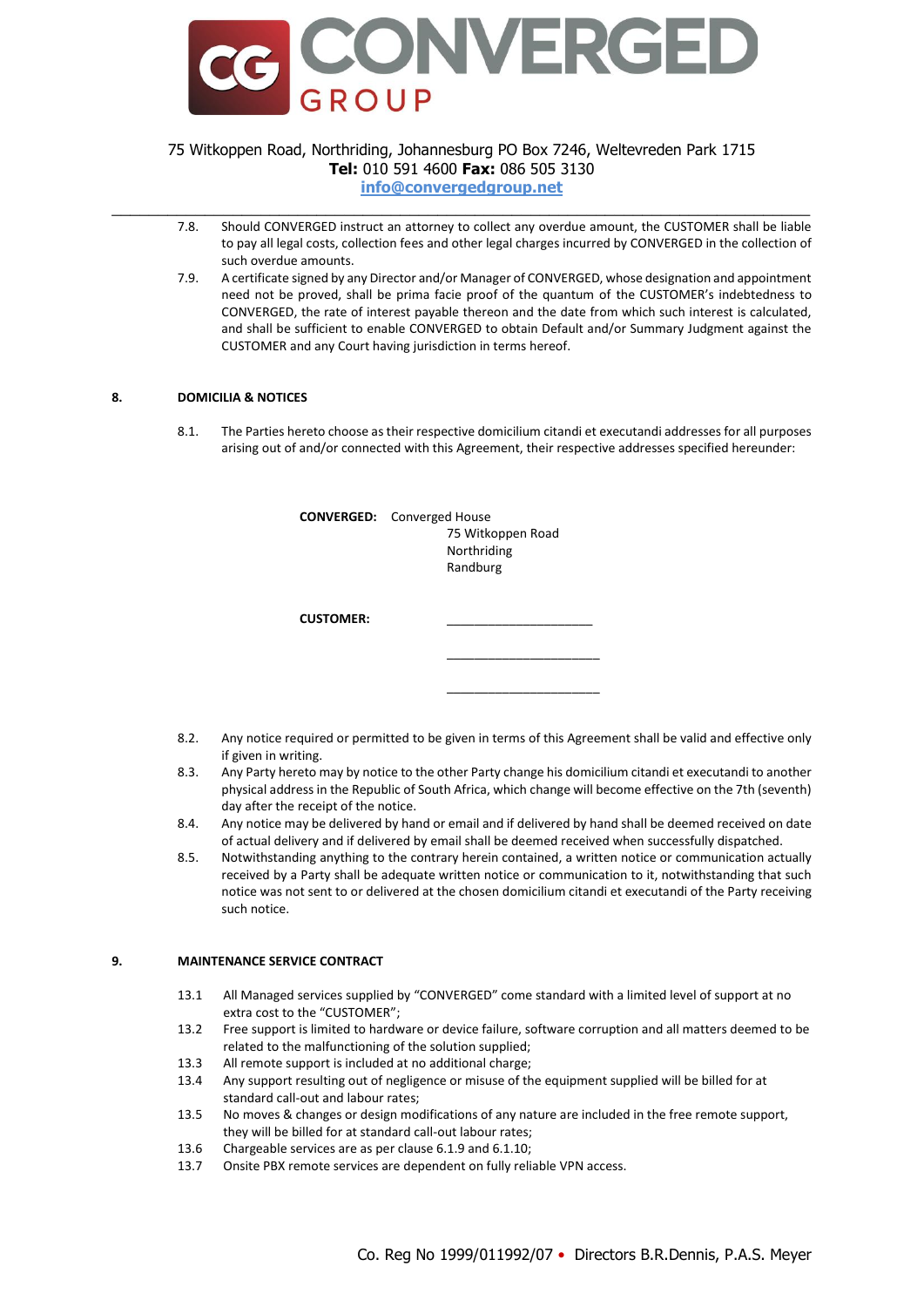

**info@convergedgroup.net** \_\_\_\_\_\_\_\_\_\_\_\_\_\_\_\_\_\_\_\_\_\_\_\_\_\_\_\_\_\_\_\_\_\_\_\_\_\_\_\_\_\_\_\_\_\_\_\_\_\_\_\_\_\_\_\_\_\_\_\_\_\_\_\_\_\_\_\_\_\_\_\_\_\_\_

### 10. **FAULT REPORTING PROCEDURE**

To report a fault (Proposed Company) will contact the Supplier's Customer Service Desk:

- **■** By telephone on 010 591 4600
- By email t[o support@convergedgroup.net](mailto:support@convergedgroup.net)
- Via the Ticketing web portal : **https://convergedgroup.halopsa.com/portal**

The Supplier will require the following information from ( Proposed Company):

- Company name.
- Company telephone number.
- The type of equipment or service interruption and a full description of the fault.
- An order number will be required if the equipment or the nature of the service is not covered by a Service Level Agreement.
- The name of your contact person to whom we should provide feedback or make any follow up calls.

Please note.

A qualified technician may call to attempt to rectify the problem over the telephone and/or via VPN access. It is possible that the fault will be repaired remotely; if this is not the case, a technician will be dispatched with the necessary background knowledge of the fault and the spare parts to rectify the problem.

In the event of a request not being attended to or the fault not being rectified **within the time parameters specified in this Agreement** your fault can be escalated to: [servicemanager@convergedgroup.net](mailto:servicemanager@convergedgroup.net)

If this does not bring about resolution within **another time parameter cycle**, your call can be escalated to: [management@convergedgroup.net](mailto:management@convergedgroup.net)

Meaning : Double the time specified on the agreement response times. Eg. Severity **Level 1** : 30min / 1 hr / 4hr / 8hr

Service calls will not be accepted 24/7/365 unless agreed upon upfront and costed in.

An Engineer will be on site, if required, within the response time stated below.

Notwithstanding; Converged Telecoms undertaking regarding response times, should the telephony, remote or call-out work, including travel time, extend outside of normal working hours (08.00 – 17.00 Monday to Friday), the client will be charged at preferential SLA overflow rates. Time and a half outside of normal working hours, including Saturdays. Double Time for Sundays.

### **15. STANDARD SEVERITY LEVELS**

Each Defect is assigned a Severity Level when the fault is reported, in accordance with the Severity levels set out in the table below.

The Severity level becomes the priority that the Defect is given and will determine the nature of the Supplier response (i.e. the type of Fix)